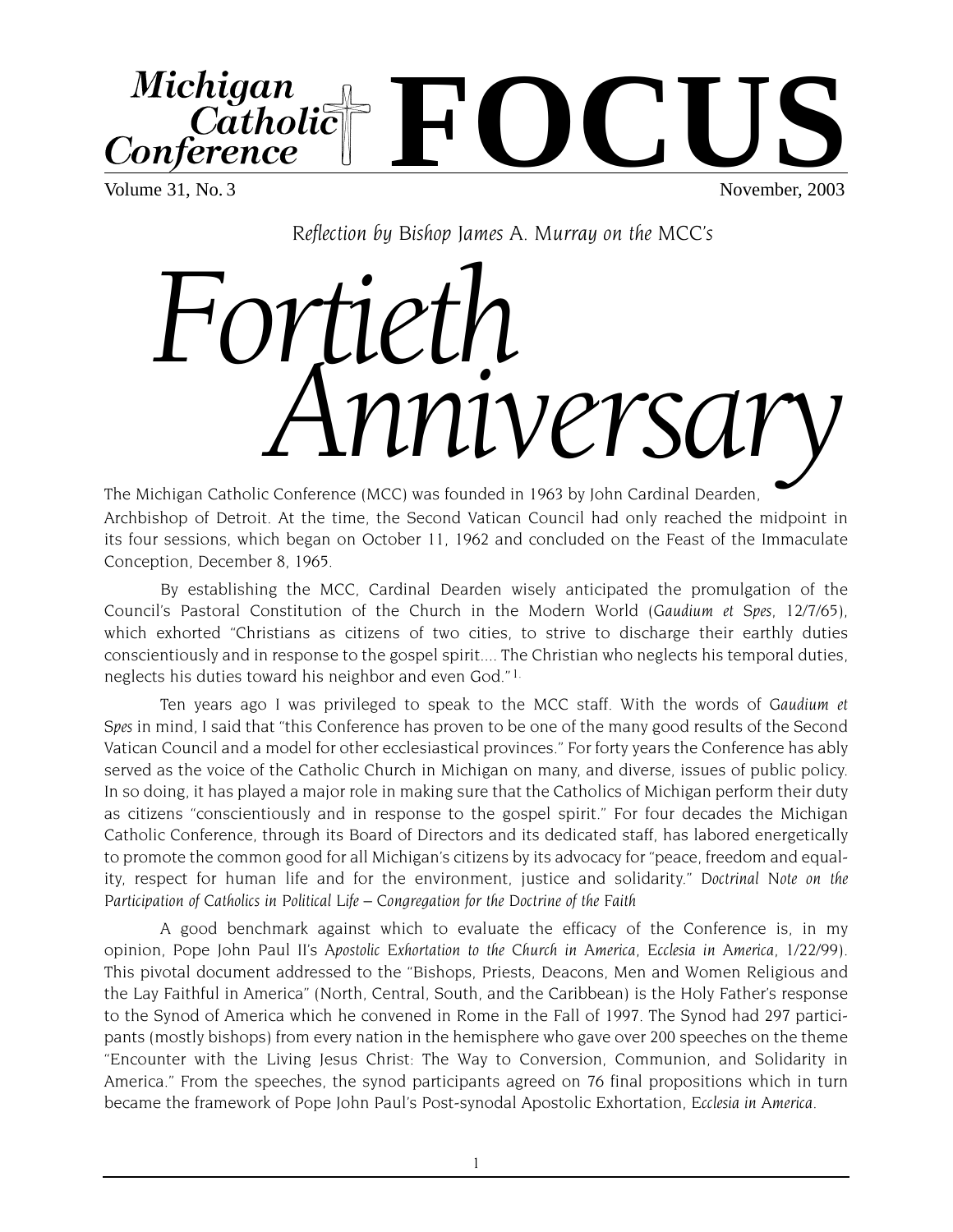Earlier the Pope had proposed a synodal meeting aimed at broadening perspectives "with a view to increase cooperation between different particular Churches" (dioceses) in addressing "the problems relating to justice and solidarity among all the nations of America." In as much as *Ecclesia in America* represents the lived experience of the contemporary Church in our own part of the world, it provides a good standard for judgment.

It might be well to begin with Francis Cardinal George's, Archbishop of Chicago, definition of solidarity as a human virtue or a "firm and persevering determination to commit oneself to the common good, because we are all really responsible for all." The mission statement of the MCC echoes Cardinal George's notion of solidarity as it calls upon itself to promote "a social order that respects the dignity of the human person and serves the common good in the spirit of the Beatitudes and in accord

*It might be well to begin with Francis Cardinal George's, Archbishop of Chicago, definition of solidarity as a human virtue or a "firm and persevering determination to commit oneself to the common good, because we are all really responsible for all."*

with the (social) teachings of the Catholic Church."

*Ecclesia in America* observes that "in order to speak of conversion, the gap between faith and life must be bridged. Where this gap exists, Christians are such only in Name."<sup>2</sup> It also states candidly that "constant dedication to the poor and disadvantaged emerges in the Church's social teaching, which ceaselessly invites the Christian community to a commitment to overcome every form of exploitation and oppression. It is a question not only of alleviating the most serious and urgent needs, through individual actions here and there, but of uncovering the roots of evil and proposing initiatives to make social, political and economic structures more just and fraternal." 3.

Through its public statements, frequent testimonies as part of the Michigan legislative process, participation in various coalitions and promotion of ballot initiatives, the Conference has opposed the evils of abortion, racism, regressive taxes on food and drugs, Medicaid funding of abortion, assisted suicide, and the death penalty. Positively, the Conference has proposed greater justice for the poor, migrants, welfare recipients, non-public school students, the unborn, the elderly, marriage and the basic unit of society—the family.

All of the above were part of the MCC's docket before *Ecclesia in America* made them the agenda for the Church throughout the hemisphere as the following citations illustrate:

• "Many insidious forces are endangering the solidity of the institution of the family in most countries of America, and these represent so many challenges for Christians. Among them we should mention the increase in divorce, the spread of abortion, infanticide and the contraceptive mentality.... We need to reaffirm "that the foundation of human life is the conjugal relationship between husband and wife. 4.

• "It is appropriate to recall that the foundation on which all human rights rest is the dignity of the person." 5.

• "The goal of the Church is to ensure that no one is marginalized." 6.

• "Nowadays, in America... a model of society appears to be emerging in which the powerful predominate, setting aside and even eliminating the powerless: I am thinking here of unborn children,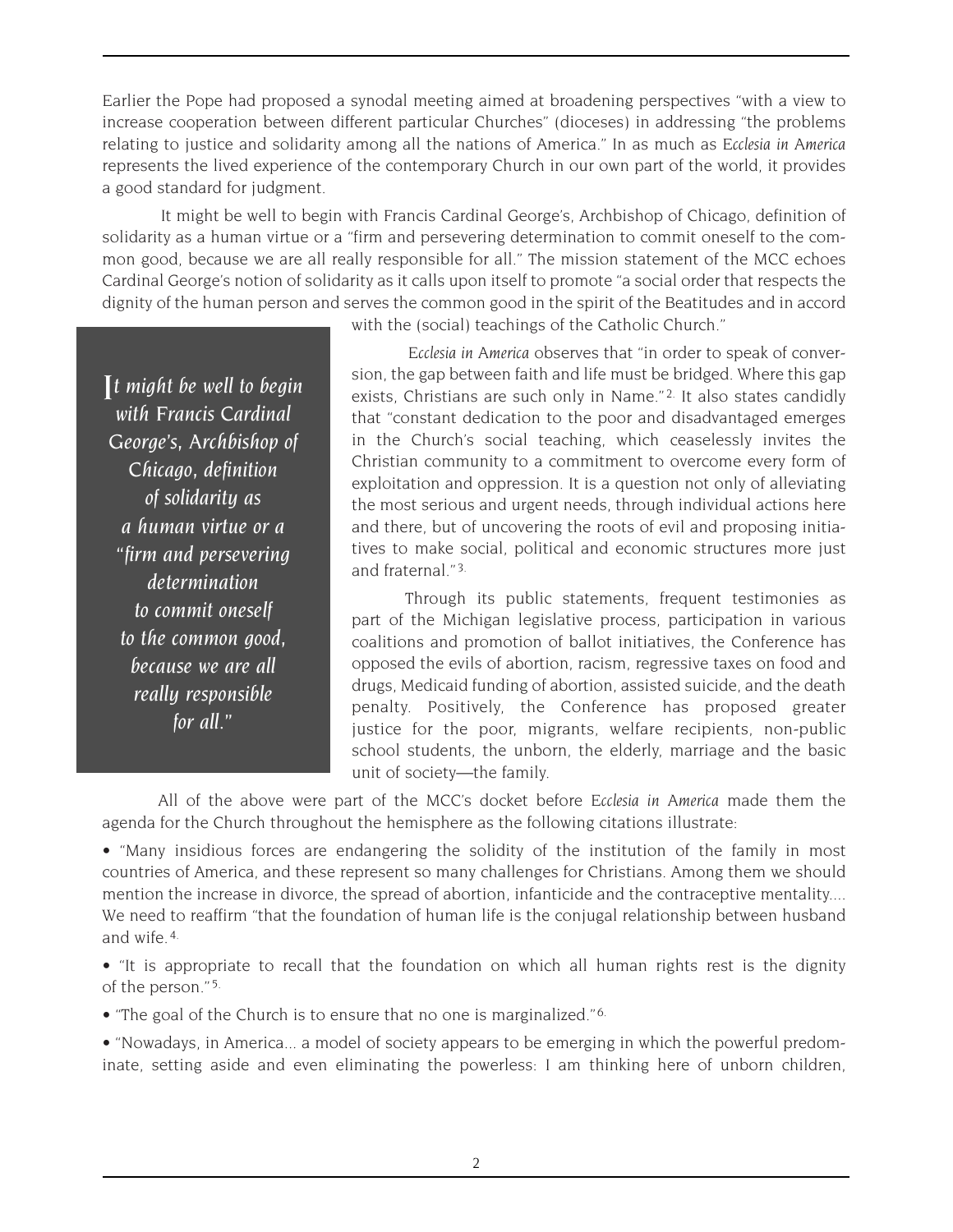helpless victims of abortion; the elderly and incurably ill, subjected at times to euthanasia; and the many other people relegated to the margins of society by consumerism and materialism. Nor can I fail to mention the unnecessary recourse to the death penalty...."

"It is essential to promote knowledge of the Church's social doctrine and to work so that the values of life and family are recognized and defended in social customs and in State ordinances."

"...with the Pastors of the People of God in America, I appeal to "Catholics working in the field of medicine and health care, to those holding public office or engaged in teaching, to make every effort to defend those lives most at risk, and to act with a conscience correctly formed in accordance with Catholic doctrine." 7.

• "A State monopoly in (the field of education) must be condemned as a form of totalitarianism which violates the fundamental rights which it ought to defend, especially the right of parents to provide religious education for their children. The family is the place where the education of the person primarily takes place." 8.

Finally, I turn to the unique and highly valued service which the Michigan Catholic Conference staff provides to the seven dioceses of the province, the 805 parishes, the over 14,000 priests and lay employees, and the 5,600 current lay retirees of the state. *Ecclesia in America* notes the "important place in the Church's social doctrine of the right to dignified labor." 9.

Obviously as an employer, the Church herself should practice what it preaches to secular employers. The bishops of the United States acknowledge as much in their pastoral letter *Economic Justice for All*, "Every economic decision and institution must be judged in light of whether it protects or undermines the dignity of the human person."

The Conference service programs such as the lay employees' pension plan and the disability and health insurance benefits, satisfy in large part, the economic pastoral's charge to the Church herself."All the moral principles that govern the just operation of the economic endeavor apply to the Church and its institutions, indeed the Church should be exemplary."

For forty years the Michigan Catholic Conference has responded to the call of the Second Vatican Council and to the more recent one from the Holy Father's post-synodal exhortation to the "Church in America." Both in its Public Policy and its Service Division, the Conference has been a very effective protector of "the foundation of which all human rights rest... the dignity of every human being."

*Let all citizens be mindful of their simultaneous right and duty to vote freely in the interest of advancing the common good. The Church regards as worthy of praise and consideration the work of those who, as a service to others, dedicate themselves to the welfare of the state and undertake the burdens of this task. Gaudium et Spes*

*<sup>1.</sup> Gaudum et Spes, 43*

*<sup>2.</sup> Ecclesia in America, 26; 3. Ibid, 18; 4. Ibid, 46; 5. Ibid, 57; 6. Ibid, 58; 7. Ibid, 63; 8. Ibid, 71; 9. Ibid, 54*